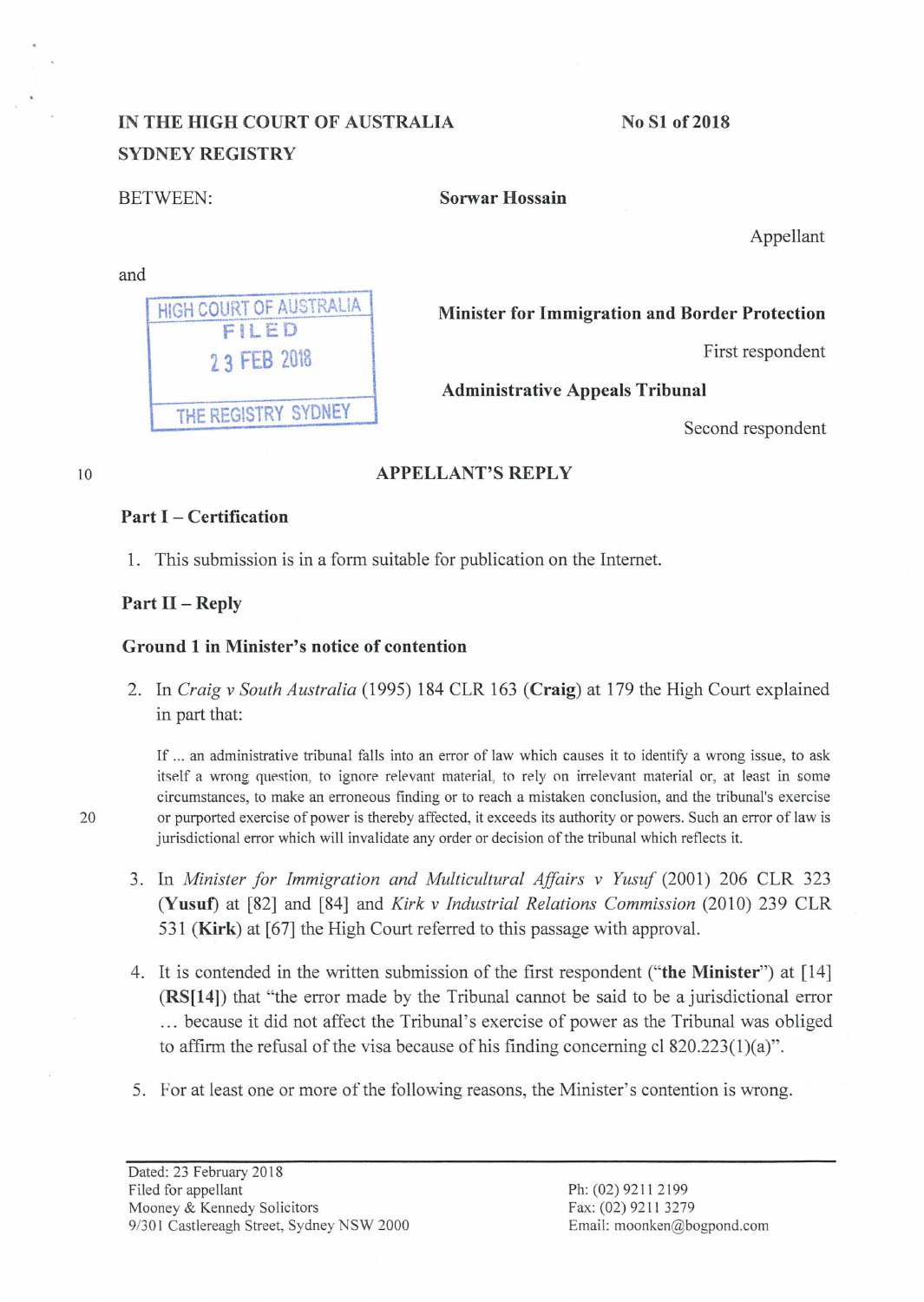- 6. First, as explained by Mortimer J in the Full Federal Court decision below at [65], the statement that "the tribunal's exercise of power is thereby affected" is not a separate requirement for a jurisdictional error to be made out, but is "rather an explanation of what jurisdictional error is" and speaks to the gravity of the error and "the need for the error to be material to how the decision-maker was required to, and did, discharge the statutory task". The appellant adopts the analysis of Mortimer J.
- 7. Second, even if the statement that "the tribunal's exercise of power is thereby affected" is a separate requirement for a jurisdictional error to be made out, for reasons explained by Mortimer J at [71]-[77], the exercise of power of the Administrative Appeals Tribunal <sup>1</sup>o **("the Tribunal")** was affected in the present matter by its error in construing clause  $820.211(2)(d)(ii)$  in Schedule 2 of the Migration Regulations 1994 (Cth). Among other reasons, her Honour noted at [76] that the Tribunal "being in control of the time at which it decided to bring the review to an end, had control of the time at which a criterion such asPIC 4004 needed to be met" and "could have given the first respondent a certain period of time in which to pay the debt". This observation reflects in part the express power of the Tribunal in s 363(1 )(b) of the Migration Act 1958 (Cth) **("the Act")** to "adjourn the review from time to time".
- 8. The Minister relies at RS[15] on *Minister for Immigration and Border Protection v Lesianawai* (2014) 227 FCR 562. In that case, Buchanan J at [60], after referring to 20 Yusuf at [82], stated that in order to find jurisdictional error it is necessary to find not only an error of understanding or approach "but also a discernible effect on the exercise of power". If this is the appropriate test, it was satisfied in the present matter.
- 9. Third, the powers of the Tribunal are broad see for example s 349(1) of the Act ("The Tribunal may, for the purposes of the review of a Part 5-reviewable decision, exercise all the powers and discretions that are conferred by this Act on the person who made the decision") and ss 359 and 363 of the Act. The powers include the power to decide, in the course of conducting a review of a Part 5-reviewable decision and in considering s 65 of the Act, whether the criteria for the visa the subject of the review are satisfied by the visa applicant. The Tribunal's finding as to whether a criterion for a visa 30 has or has not been satisfied involves or constitutes an exercise of power. In the present matter, the Tribunal made a finding in its decision at [38] that "the applicant does not meet clause 820.211(2)(d)(ii)". The Tribunal erred in making this finding. The error was significant. The Minister accepts at RS[13] that the error was at least an error of law. If the Tribunal had not made the error it made, it may have found that the appellant met clause  $820.211(2)(d)(ii)$ . In all the circumstances, the Tribunal's exercise of power was "affected" by its error of law as this term is used in the cases referred to in Craig, Yusuf and Kirk. Not dissimilarly, see *Minister for Immigration and Citizenship v SZMDS*  (2010) 240 CLR 611 per Gummow ACJ and Kiefel J at [16]-[31] and [43l-f53].
- 10. The Minister contends that the approach of Tracey and Foster JJ in *SZMCD v Minister for* 40 *Immigration and Citizenship* (2009) 174 FCR 415 at [120]-[122] is "sufficiently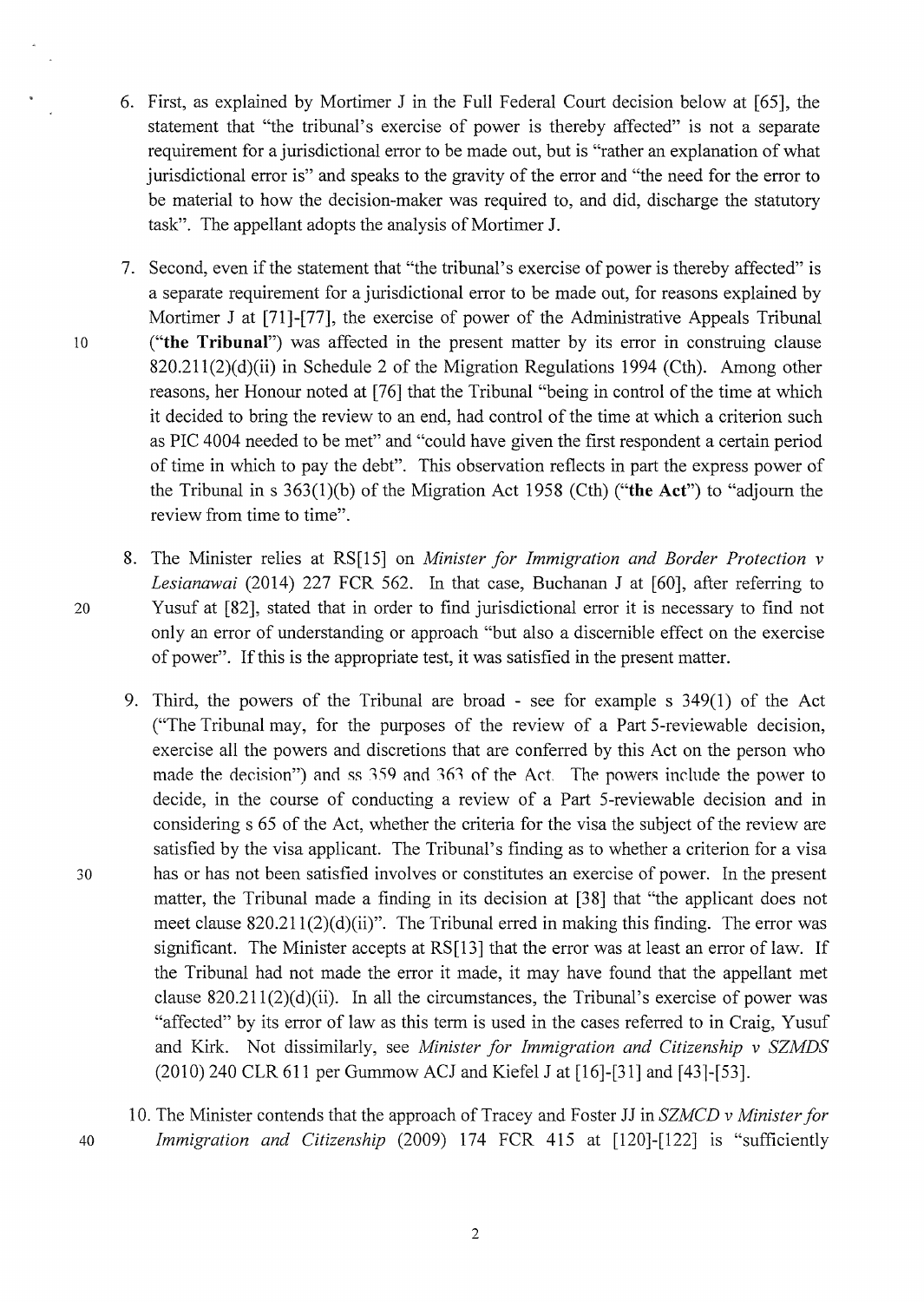analogous": RS[15]. For reasons explained by Mortimer J at [81]-[89], there is a significant distinction between:

- a) court decisions involving judicial review of protection visa decisions where ''the [single] criterion in issue (and the formation of the requisite state of satisfaction for the purposes of s 65 and the jurisdictional fact it had been held to create) was ... the Art lA criterion from the Refugees Convention" (see Mortimer J at [81]); and
- b) the present matter where there was more than one criterion in issue in respect of the visa the subject of the Tribunal's decision.
- 10 11. For reasons explained by Mortimer J at [81]-[89], court decisions involving judicial review of protection visa decisions are not analogous to the present matter.

# **Ground 2 in Minister's notice of contention**

- 12. The Minister contends that "if the Tribunal did commit a jurisdictional error, relief should nevertheless be refused in the exercise of the Court's discretion" **("the Discretionary Contention"):** RS[18].
- 13. A preliminary observation is that, although the Minister advanced the Discretionary Contention at trial in the Federal Circuit Court and the primary judge rejected the contention, the Minister did not appeal against this aspect of the primary judge's decision or otherwise pursue the Discretionary Contention in the Federal Court.
- 20 14. In *Water Board v Moustakas* (1988) 180 CLR 491 at 497 the High Court stated:

"Where all the facts have been established beyond conlroversy or where lhe point is one of construction or of law, then a court of appeal may find it expedient and in the interests of justice to entertain the point."

- 15. The appellant's position is that, for reasons including the following, it is not in the interests of justice to allow the Minister to proceed with a contention which he chose not to pursue in the Federal Court.
- 16. First, as stated in *Coulton v Holcombe* (1986) 162 CLR 1 at 7:

"It is fundamental to the due administration of justice that the substantial issues between the parties are ordinarily settled at trial. If it were not so the main arena for the settlement of disputes would move from the court of first instance to the appellate court, tending to reduce the proceedings in the former court to 30 little more than a preliminary skirmish."

- 
- 17. For related reasons, it is in the interests of the administration of justice that parties advance grounds of appeal and contentions in intermediate appellate courts before pursuing them in the High Court. Among other reasons, this will usually provide the High Court and the opposing party with the advantage of the intermediate appellate court's consideration of the issue: see, for example, *MZYPO v Minister for Immigration and Citizenship* [2013] FCAFC 1 at [68] where a majority of the Full Federal Court made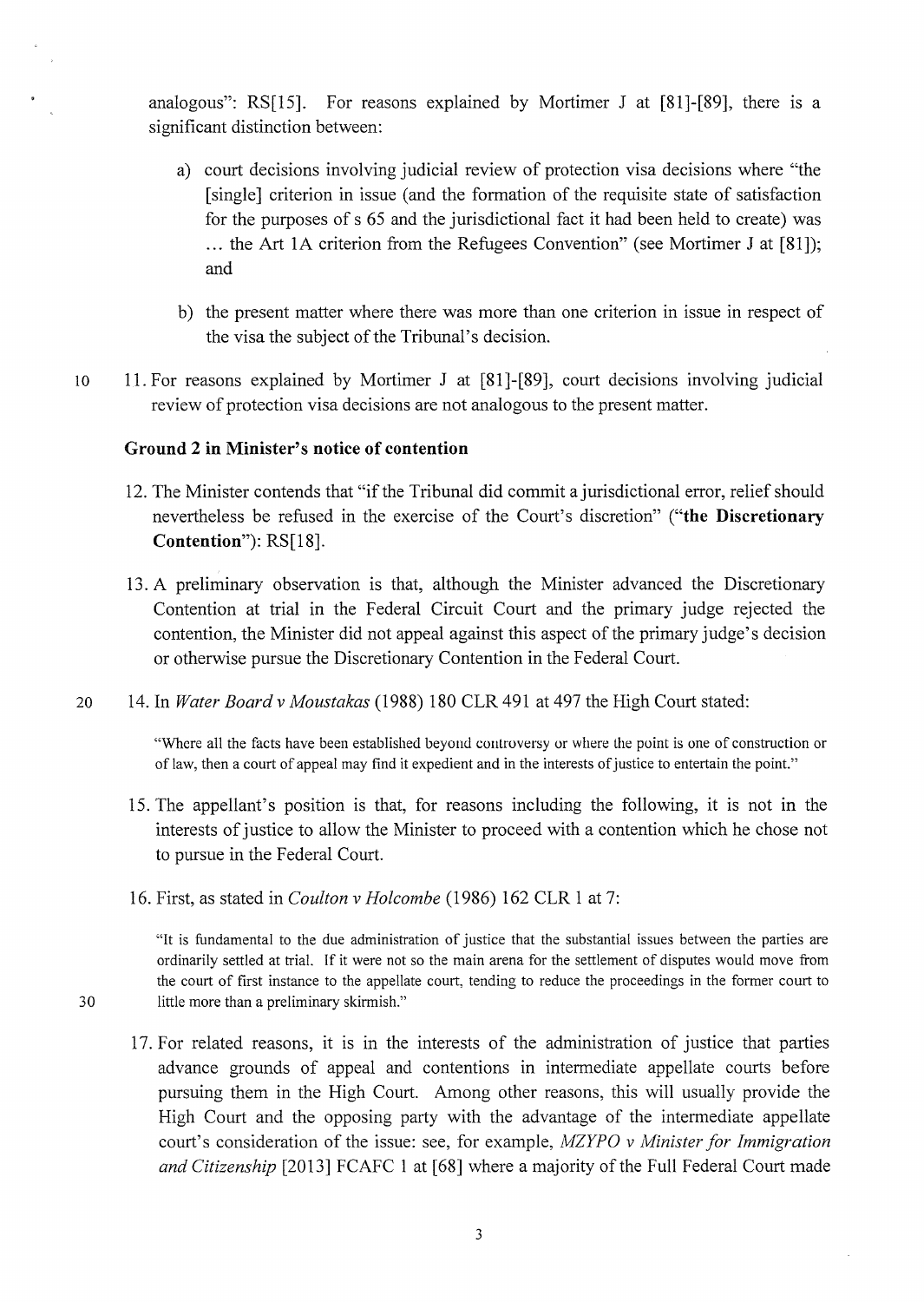this observation in the context of a point being raised for the first time on appeal. In the present matter, if the Minister had pursued the Discretionary Contention in the Federal Court, the decision of Mortimer J would have addressed the Minister's arguments. The High Court and the parties have been deprived of the benefit of her Honour's analysis. The decision of the majority in the Full Federal Court may also have addressed the Minister's argument.

18. Second, the Discretionary Contention does not purely involve a point of law. The Minister challenges an exercise of discretion by the primary judge. Further, the Minister contends at RS[l8] that the primary judge rejected the Minister's submission that "relief 10 should necessarily be withheld applying a 'backward-looking' test. However, the primary judge applied a backward-looking test at [25] of his decision where his Honour stated:

"What the Court identified in Menon, which is equally applicable to the present case, is that if there had been a finding that there were compelling reasons, the Tribunal might have exercised its power to grant the applicant further time to meet the public interest criteria 4001 ... "

- 19. If the High Court agrees that the primary judge applied a backward-looking test, it appears that the Minister is merely seeking to challenge in the High Court a finding of fact by the primary judge, and without articulating the manner in which the primary judge erred in his finding.
- 20 20. Third, in the particular circumstances, it can be inferred that the Minister chose not to pursue the Discretionary Contention in the Federal Court for tactical reasons: *Crampton v The Queen* (2000) 206 CLR 161 at [4]. It is unfair if the Minister, having taken this course at the intermediate appellate court level, should now be allowed to change his position.
	- 21. Fourth, the Minister has provided "no adequate explanation for the failure to take the point [below]": see *Murad v Assistant Minister for Immigration and Border Protection*  (2017) 250 FCR 510 at [19], citing this proposition from earlier Full Federal Court decisions.
- 22. Fifth, there is no significant prejudice to the Minister if he is not allowed to proceed with 30 the Discretionary Contention in the High Court.
	- 23. If the High Court permits the Minister to proceed with the Discretionary Contention in the High Court, for reasons including the following, the ground of contention should be dismissed.
	- 24. First, where a court finds that an administrative decision contains a jurisdictional error, the court will then consider whether to decline to grant relief by way of a writ under s 75 of the Constitution. Paragraphs 29 to 32 of the appellant's written submissions filed on 17 January 2018 set out general principles developed by the High Court concerning the circumstances in which a court may decline to grant relief. As indicated in those